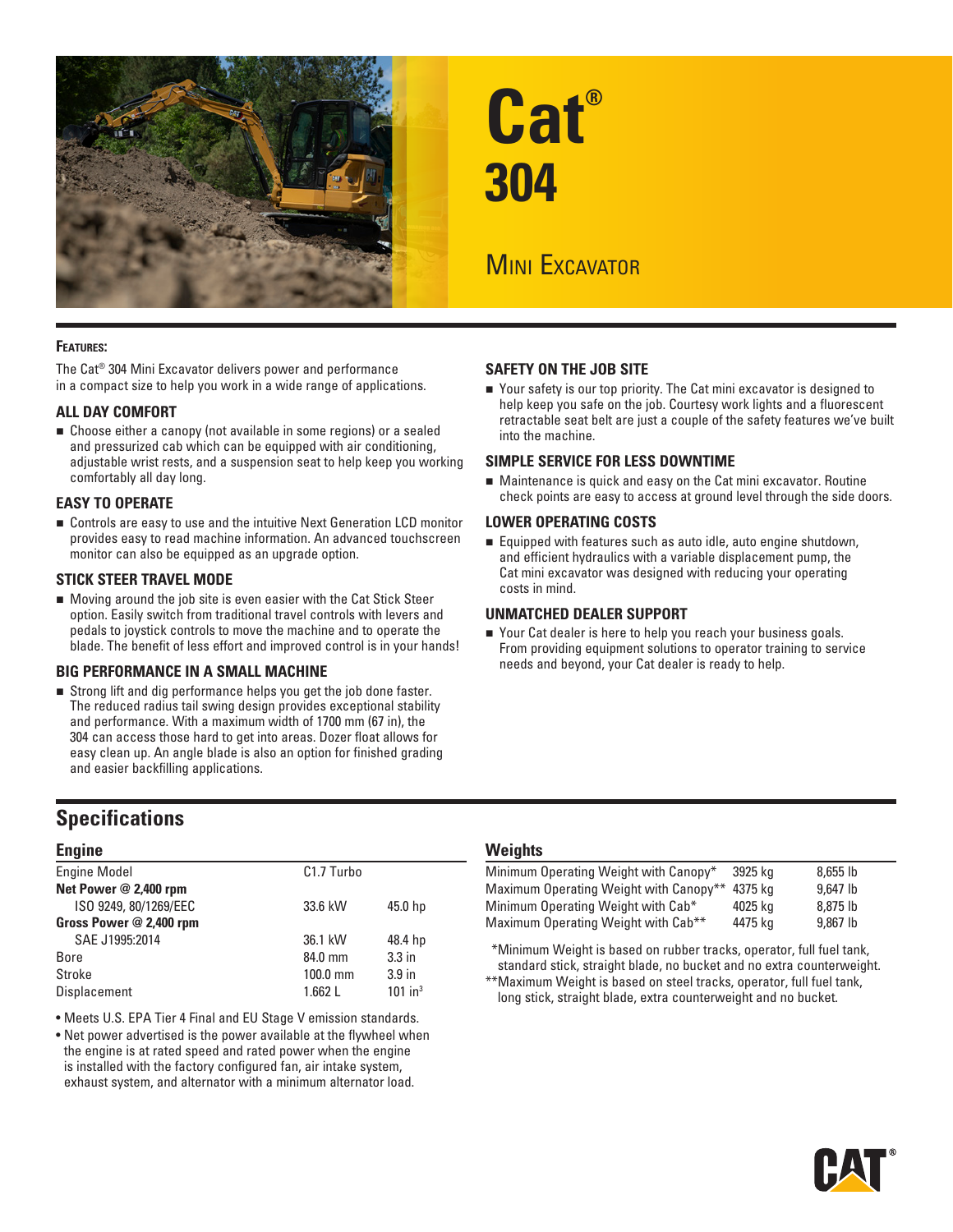# **304 Mini Excavator**

| <b>Weight Increase from Minimum Configuration</b>                                       |                    |             |  |  |
|-----------------------------------------------------------------------------------------|--------------------|-------------|--|--|
| Counterweight                                                                           | 225 kg             | 496 lb      |  |  |
| Long Stick                                                                              | 30 kg              | 66 lb       |  |  |
| <b>Steel Tracks</b>                                                                     | 195 kg             | 430 lb      |  |  |
| Angle Blade                                                                             | 110 kg             | 243 lb      |  |  |
|                                                                                         |                    |             |  |  |
| <b>Travel System</b>                                                                    |                    |             |  |  |
| Travel Speed - High                                                                     | $5.2$ km/h         | $3.2$ mph   |  |  |
| Travel Speed - Low                                                                      | $3.5$ km/h         | $2.2$ mph   |  |  |
| Maximum Traction Force - High Speed                                                     | 19 kN              | 4,271 lbf   |  |  |
| Maximum Traction Force - Low Speed                                                      | 32.6 kN            | 7,329 lbf   |  |  |
| Ground Pressure - Minimum Weight                                                        | 28.7 kPa           | 4.2 psi     |  |  |
| Ground Pressure - Maximum Weight                                                        | 33.8 kPa           | 4.9 psi     |  |  |
| Gradeability (maximum)                                                                  | 30 degrees         |             |  |  |
|                                                                                         |                    |             |  |  |
| <b>Service Refill Capacities</b>                                                        |                    |             |  |  |
| <b>Cooling System</b>                                                                   | 11.0 <sub>L</sub>  | $2.9$ gal   |  |  |
| Engine Oil                                                                              | 6.0 <sub>L</sub>   | $1.6$ gal   |  |  |
| <b>Fuel Tank</b>                                                                        | 63.0 L             | 17.0 gal    |  |  |
| <b>Hydraulic Tank</b>                                                                   | 52.0 L<br>14.0 gal |             |  |  |
| <b>Hydraulic System</b>                                                                 | 65.0 L             | 17.0 gal    |  |  |
| <b>Hydraulic System</b>                                                                 |                    |             |  |  |
| Load Sensing Hydraulics with Variable Displacement Piston Pump                          |                    |             |  |  |
| Pump Flow @ 2,400 rpm                                                                   | 96 L/min           | 25 gal/min  |  |  |
| <b>Operating Pressure - Equipment</b>                                                   | 245 bar            | 3,553 psi   |  |  |
| <b>Operating Pressure - Travel</b>                                                      | 245 bar            | 3,553 psi   |  |  |
| Operating Pressure - Swing                                                              | 180 <sub>bar</sub> | 2,611 psi   |  |  |
| Auxiliary Circuit - Primary                                                             |                    |             |  |  |
| Flow*                                                                                   | 65 L/min           | 21 gal/min  |  |  |
| Pressure*                                                                               | 245 bar            | 3,553 psi   |  |  |
| Auxiliary Circuit - Secondary                                                           |                    |             |  |  |
| Flow*                                                                                   | 28 L/min           | 7.0 gal/min |  |  |
| Pressure*                                                                               | 245 bar            | 3,553 psi   |  |  |
| Digging Force - Stick (standard)                                                        | 21.0 kN            | 4,721 lbf   |  |  |
| Digging Force - Stick (long)                                                            | 19.2 kN            | 4,316 lbf   |  |  |
| Digging Force - Bucket                                                                  | 38.2 kN            | 8.588 lbf   |  |  |
|                                                                                         |                    |             |  |  |
| *Flow and pressure are not combinable. Under load, as flow rises<br>pressure goes down. |                    |             |  |  |
| <b>Swing System</b>                                                                     |                    |             |  |  |
| <b>Machine Swing Speed</b>                                                              | $9.0$ rpm          |             |  |  |
| Boom Swing - Left                                                                       | 78 Degrees         |             |  |  |
| Boom Swing - Right                                                                      | 50 Degrees         |             |  |  |

## **Blade**

| wiauc               |            |         |  |
|---------------------|------------|---------|--|
| Width (Straight)    | 1700 mm    | 66.9 in |  |
| Height (Straight)   | 360 mm     | 14.2 in |  |
| Width (Angle)       | 1700 mm    | 66.9 in |  |
| Height (Angle)      | 360 mm     | 14.2 in |  |
| Angle Blade - Left  | 25 Degrees |         |  |
| Angle Blade - Right | 25 Degrees |         |  |

## **Certification – Cab and Canopy**

| Roll Over Protective Structure (ROPS) |  |
|---------------------------------------|--|
| Tip Over Protective Structure (TOPS)  |  |
| Top Guard                             |  |

Roll Over Protective Structure (ROPS) ISO 12117-2:2008 ISO 12117:1997 ISO 10262:1998 Level I

#### **Sound**

| Operator Sound Pressure Level<br>(ISO 6396:2008) | 76 dB(A) |
|--------------------------------------------------|----------|
| <b>Exterior Sound Power Level</b>                | 97 dB(A) |
| (ISO 6395:2008)                                  |          |

• European Union Directive "2000/14/EC"



## **Dimensions**

|              |                                            | <b>Standard Stick</b> | <b>Long Stick</b>                     |
|--------------|--------------------------------------------|-----------------------|---------------------------------------|
| 1            | Dig Depth                                  | 3210 mm (126.4 in)    | 3510 mm (138.2 in)                    |
| $\mathbf{2}$ | <b>Vertical Wall</b>                       | 2395 mm (94.3 in)     | 2535 mm (99.8 in)                     |
| 3            | Maximum Reach                              | 5200 mm (204.7 in)    | 5445 mm (214.4 in)                    |
|              | at Ground Level                            |                       |                                       |
| 4            | Maximum Reach                              |                       | 5330 mm (209.8 in) 5570 mm (219.3 in) |
| 5            | Maximum Dig Height                         | 5040 mm (198.4 in)    | 5125 mm (201.8 in)                    |
| 6            | Maximum Dump Clearance                     | 3645 mm (143.5 in)    | 3740 mm (147.2 in)                    |
| 7            | Boom in Reach                              | 2255 mm (88.8 in)     | 2340 mm (92.1 in)                     |
| 8            | <b>Tail Swing</b>                          |                       |                                       |
|              | without Counterweight                      | 1205 mm (47.4 in)     | 1205 mm (47.4 in)                     |
|              | with Counterweight                         | 1300 mm (51.2 in)     | 1300 mm (51.2 in)                     |
| 9            | Maximum Blade Height                       | 420 mm (16.5 in)      | 420 mm (16.5 in)                      |
| 10           | <b>Maximum Blade Depth</b>                 | 475 mm (18.7 in)      | 475 mm (18.7 in)                      |
| 11           | Boom Height in<br><b>Shipping Position</b> | 1620 mm (63.8 in)     | 1910 mm (75.2 in)                     |
| 12           | <b>Overall Shipping Height</b>             | 2540 mm (100.0 in)    | 2540 mm (100.0 in)                    |
| 13           | <b>Swing Bearing Height</b>                | 557 mm (21.9 in)      | 557 mm (21.9 in)                      |
| 14           | Overall Undercarriage Length               | 2210 mm (87.0 in)     | 2210 mm (87.0 in)                     |
| 15           | Overall Shipping Length†                   | 4950 mm (194.9 in)    | 4950 mm (194.9 in)                    |
| 16           | <b>Boom Swing Right</b>                    | 730 mm (28.7 in)      | 730 mm (28.7 in)                      |
| 17           | <b>Boom Swing Left</b>                     | 530 mm (20.9 in)      | 530 mm (20.9 in)                      |
| 18           | <b>Track Belt/Shoe Width</b>               | 350 mm (13.8 in)      | 350 mm (13.8 in)                      |
| 19           | <b>Track Width</b>                         | 1700 mm (66.9 in)     | 1700 mm (66.9 in)                     |
| 20           | <b>Ground Clearance</b>                    | 305 mm (12.0 in)      | 305 mm (12.0 in)                      |
| 21           | <b>Stick Length</b>                        | 1395 mm (54.9 in)     | 1695 mm (66.7 in)                     |

†Overall Shipping Length depends on blade position during shipment.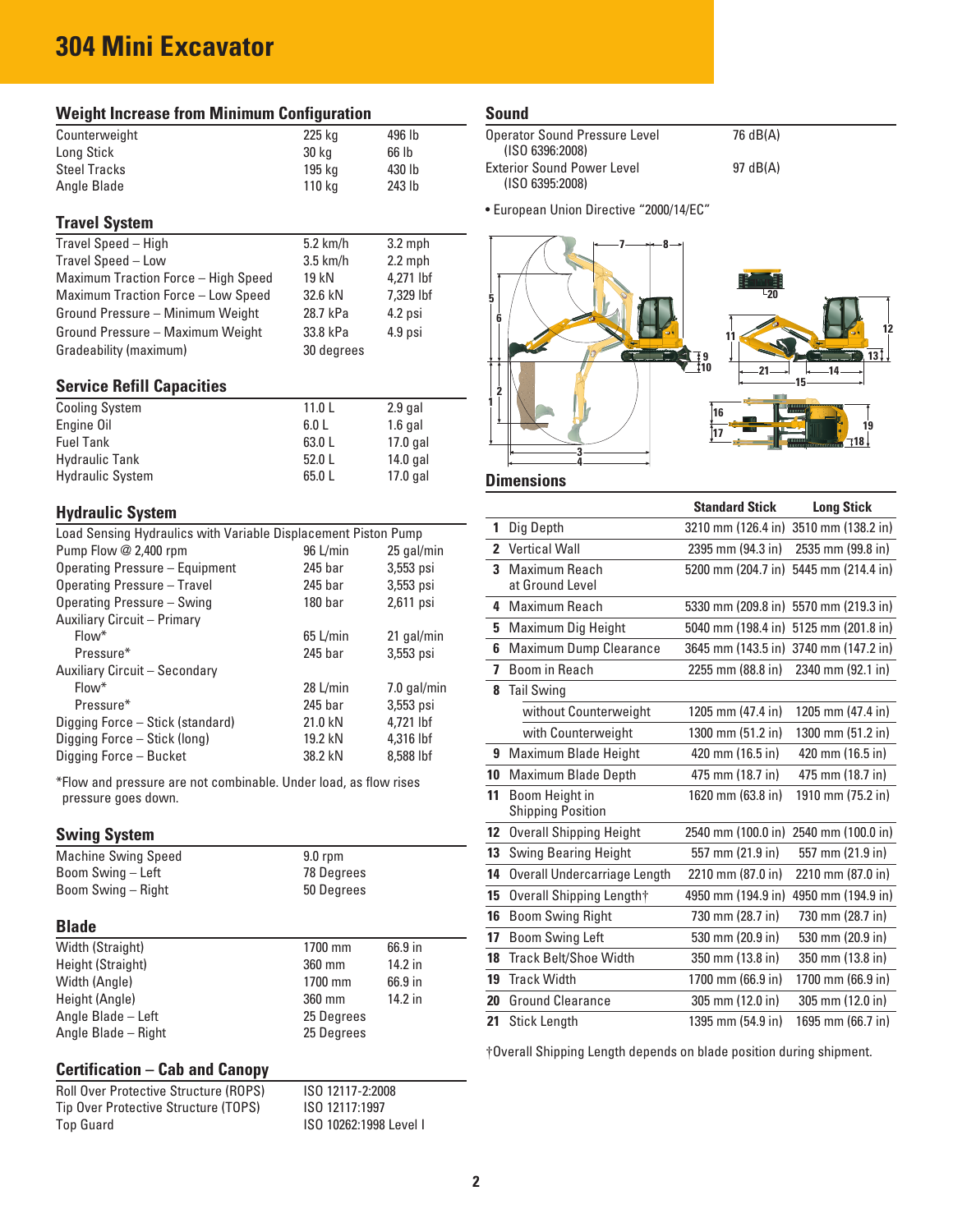#### **Cab**

| <b>Lift Capacities -</b> |                              | Lift Point Radius - 3 m (9.8 ft) |                       |                     |                      | Lift Point Radius $-4.5$ m (14.8 ft) |                 |                  | <b>Lift Point Radius (Maximum)</b> |                      |                      |                   |
|--------------------------|------------------------------|----------------------------------|-----------------------|---------------------|----------------------|--------------------------------------|-----------------|------------------|------------------------------------|----------------------|----------------------|-------------------|
|                          | <b>Minimum Configuration</b> |                                  | <b>Over Front</b>     |                     |                      | <b>Over Front</b>                    |                 |                  | <b>Over Front</b>                  |                      |                      | m                 |
|                          | <b>Lift Point Height</b>     |                                  | <b>Blade Down</b>     | <b>Blade Up</b>     | <b>Over Side</b>     | <b>Blade Down</b>                    | <b>Blade Up</b> | <b>Over Side</b> | <b>Blade Down</b>                  | <b>Blade Up</b>      | Over Side            | (f <sup>t</sup> ) |
| 3 <sub>m</sub>           | <b>Standard Stick</b>        | kg<br>(1b)                       | $*941$<br>(*2,075)    | $*941$<br>(*2,075)  | $*941$<br>$(*2,075)$ |                                      |                 |                  | $*698$<br>(*1,539)                 | $*698$<br>$(*1,539)$ | $*698$<br>$(*1,539)$ | 4.09<br>(13.4)    |
| (9.8 ft)                 | Long Stick                   | kg<br>(1b)                       |                       |                     |                      |                                      |                 |                  | $*699$<br>$(*1.541)$               | $*699$<br>$(*1,541)$ | $*699$<br>$(*1,541)$ | 4.37<br>(14.3)    |
| 1.5 <sub>m</sub>         | <b>Standard Stick</b>        | kg<br>(1 <sub>b</sub> )          | $*1522$<br>$(*3.356)$ | 1213<br>(2.675)     | 1031<br>(2,273)      | $*1040$<br>$*2.293$                  | 662<br>(1,460)  | 573<br>(1,263)   | $*698$<br>$(*1,539)$               | $*698$<br>$(*1,539)$ | 555<br>(1,224)       | 4.59<br>(15.1)    |
| (4.9 ft)                 | Long Stick                   | kg<br>(1b)                       | $*1333$<br>$(*2,939)$ | $*1333$<br>(*2,939) | 1029<br>(2.269)      | *1008<br>$(*2,223)$                  | 652<br>1,438)   | 562<br>(1,239)   | $*711$<br>$(*1,568)$               | 582<br>(1, 283)      | 502<br>(1, 107)      | 4.84<br>(15.9)    |
| 0 <sub>m</sub>           | <b>Standard Stick</b>        | kg<br>(1b)                       | $*2006$<br>$(*4.423)$ | 1148<br>(2,531)     | 969<br>(2, 137)      |                                      |                 |                  | $*846$<br>$(*1,865)$               | 656<br>(1, 446)      | 566<br>1,248)        | 4.46<br>(14.6)    |
| (0 ft)                   | Long Stick                   | kg<br>(1b)                       | *1933<br>$(*4,262)$   | 1128<br>(2,487)     | 950<br>(2,095)       | $*1142$<br>$(*2,518)$                | 630<br>1,389)   | 541<br>1,193)    | $*861$<br>(*1,899)                 | 591<br>(1, 303)      | 508<br>(1, 120)      | 4.71<br>(15.5)    |

Minimum Weight includes cab, rubber tracks, no counterweight, operator, full fuel tank and straight blade.

| Lift Capacities -                    |                              |      |                   | Lift Point Radius - 3 m (9.8 ft) |            |                   | Lift Point Radius $-4.5$ m (14.8 ft) |           |                   | <b>Lift Point Radius (Maximum)</b> |            |                   |  |
|--------------------------------------|------------------------------|------|-------------------|----------------------------------|------------|-------------------|--------------------------------------|-----------|-------------------|------------------------------------|------------|-------------------|--|
|                                      | <b>Maximum Configuration</b> |      | <b>Over Front</b> |                                  |            | <b>Over Front</b> |                                      |           | <b>Over Front</b> |                                    |            | m                 |  |
|                                      | <b>Lift Point Height</b>     |      | <b>Blade Down</b> | <b>Blade Up</b>                  | Over Side  | <b>Blade Down</b> | <b>Blade Up</b>                      | Over Side | <b>Blade Down</b> | <b>Blade Up</b>                    | Over Side  | (f <sup>t</sup> ) |  |
|                                      | <b>Standard Stick</b>        | kg   | $*941$            | $*941$                           | $*941$     |                   |                                      |           | $*698$            | $*698$                             | $*698$     | 4.09              |  |
| 3 <sub>m</sub>                       |                              | (1b) | $(*2,075)$        | $(*2,075)$                       | $(*2,075)$ |                   |                                      |           | $(*1,539)$        | $(*1,539)$                         | $(*1,539)$ | (13.4)            |  |
| (9.8 ft)                             |                              | kg   |                   |                                  |            |                   |                                      |           | $*699$            | $*699$                             | $*699$     | 4.37              |  |
|                                      | Long Stick                   | (1b) |                   |                                  |            |                   |                                      |           | $(*1,541)$        | $(*1,541)$                         | $(*1,541)$ | (14.3)            |  |
|                                      | <b>Standard Stick</b>        | kg   | $*1522$           | $*1522$                          | 1266       | $*1040$           | 780                                  | 714       | $*698$            | $*698$                             | $*698$     | 4.59              |  |
| 1.5 <sub>m</sub>                     |                              | (1b) | (*3,356)          | $(*3,356)$                       | (2,792)    | (*2,293)          | 1,720                                | (1,574)   | (*1,539)          | $(*1,539)$                         | $(*1,539)$ | (15.1)            |  |
| (4.9 ft)                             | Long Stick                   | kg   | $*1333$           | *1333                            | *1333      | $*1008$           | 769                                  | 703       | $*711$            | $*711$                             | $*711$     | 4.84              |  |
|                                      |                              | (1b) | (*2,939)          | (*2,939)                         | (*2,939)   | (*2,223)          | (1,696)                              | (1,550)   | $(*1,568)$        | $(*1,568)$                         | $(*1,568)$ | (15.9)            |  |
|                                      | <b>Standard Stick</b>        | kg   | $*2006$           | 1349                             | 1204       |                   |                                      |           | $*846$            | $*846$                             | 709        | 4.46              |  |
| 0 <sub>m</sub><br>(0 <sup>th</sup> ) |                              | (1b) | (*4.423)          | (2, 975)                         | (2,655)    |                   |                                      |           | $*1.865$          | $(*1,865)$                         | (1, 563)   | (14.6)            |  |
|                                      | Long Stick                   | kg   | *1933             | 1329                             | 1185       | $*1142$           | 748                                  | 682       | $*861$            | 702                                | 641        | 4.71              |  |
|                                      |                              | (1b) | (*4.262)          | (2,930)                          | (2,613)    | $(*2.518)$        | 1.649                                | (1.504)   | (*1.899)          | (1.548)                            | (1, 413)   | (15.5)            |  |

Maximum Weight includes cab, steel tracks, counterweight, operator, full fuel tank and angle blade.

#### **Canopy**

| <b>Lift Capacities -</b> |                              |      | Lift Point Radius $-3$ m (9.8 ft) |                 |            |                   | Lift Point Radius $-4.5$ m (14.8 ft) |                  |                   | <b>Lift Point Radius (Maximum)</b> |            |                   |  |
|--------------------------|------------------------------|------|-----------------------------------|-----------------|------------|-------------------|--------------------------------------|------------------|-------------------|------------------------------------|------------|-------------------|--|
|                          | <b>Minimum Configuration</b> |      | <b>Over Front</b>                 |                 |            | <b>Over Front</b> |                                      |                  | <b>Over Front</b> |                                    |            | m                 |  |
|                          | <b>Lift Point Height</b>     |      | <b>Blade Down</b>                 | <b>Blade Up</b> | Over Side  | <b>Blade Down</b> | <b>Blade Up</b>                      | <b>Over Side</b> | <b>Blade Down</b> | <b>Blade Up</b>                    | Over Side  | (f <sup>t</sup> ) |  |
|                          | <b>Standard Stick</b>        | kg   | $*941$                            | $*941$          | $*941$     |                   |                                      |                  | $*698$            | $*698$                             | $*698$     | 4.09              |  |
| 3 <sub>m</sub>           |                              | (1b) | $(*2.075)$                        | $(*2.075)$      | $(*2.075)$ |                   |                                      |                  | $(*1,539)$        | $(*1,539)$                         | $(*1,539)$ | (13.4)            |  |
| (9.8 ft)                 |                              | kg   |                                   |                 |            |                   |                                      |                  | $*699$            | $*699$                             | 585        | 4.37              |  |
|                          | Long Stick                   | (1b) |                                   |                 |            |                   |                                      |                  | $(*1,541)$        | $(*1,541)$                         | (1, 290)   | (14.3)            |  |
|                          | <b>Standard Stick</b>        | kg   | $*1522$                           | 1176            | 1000       | $*1040$           | 640                                  | 555              | $*698$            | $*698$                             | 537        | 4.59              |  |
| 1.5m                     |                              | (lb  | (*3,356)                          | (2,593)         | (2,205)    | (*2,293)          | (1, 411)                             | 1,224)           | $(*1,539)$        | $(*1,539)$                         | (1, 184)   | 15.1              |  |
| (4.9 ft)                 | Long Stick                   | kg   | $*1333$                           | $*1333$         | 999        | $*1008$           | 630                                  | 544              | $*711$            | 562                                | 485        | 4.84              |  |
|                          |                              | (1b) | $(*2.939)$                        | (*2,939)        | (2,203)    | (*2,223)          | 1,389)                               | 1,200            | $(*1,568)$        | (1,239)                            | (1,069)    | (15.9)            |  |
|                          | <b>Standard Stick</b>        | kg   | $*2006$                           | 1111            | 939        |                   |                                      |                  | $*846$            | 634                                | 548        | 4.46              |  |
| 0 <sub>m</sub><br>(0 ft) |                              | (1b) | $(*4.423)$                        | (2,450)         | (2,070)    |                   |                                      |                  | $(*1,865)$        | (1, 398)                           | (1,208)    | (14.6)            |  |
|                          | Long Stick                   | kg   | *1933                             | 1091            | 919        | $*1142$           | 608                                  | 523              | $*861$            | 570                                | 490        | 4.71              |  |
|                          |                              | (lb  | $(*4.262)$                        | (2.406)         | (2,026)    | (*2,518)          | 1,341)                               | (1, 153)         | $(*1,899)$        | (1, 257)                           | (1.080)    | (15.5)            |  |

Minimum Weight includes canopy, rubber tracks, no counterweight, operator, full fuel tank and straight blade.

| <b>Lift Capacities -</b>             |                              | Lift Point Radius $-3$ m (9.8 ft) |                      |                    | Lift Point Radius $-4.5$ m (14.8 ft) |                   |                 | <b>Lift Point Radius (Maximum)</b> |                    |                      |                      |                   |
|--------------------------------------|------------------------------|-----------------------------------|----------------------|--------------------|--------------------------------------|-------------------|-----------------|------------------------------------|--------------------|----------------------|----------------------|-------------------|
|                                      | <b>Maximum Configuration</b> |                                   |                      | <b>Over Front</b>  |                                      |                   | Over Front      |                                    |                    | <b>Over Front</b>    |                      | m                 |
|                                      | <b>Lift Point Height</b>     |                                   | <b>Blade Down</b>    | <b>Blade Up</b>    | Over Side                            | <b>Blade Down</b> | <b>Blade Up</b> | <b>Over Side</b>                   | <b>Blade Down</b>  | <b>Blade Up</b>      | Over Side            | (f <sup>t</sup> ) |
| 3 <sub>m</sub>                       | <b>Standard Stick</b>        | kg<br>(1b)                        | $*941$<br>$(*2.075)$ | $*941$<br>(*2,075) | $*941$<br>(*2,075)                   |                   |                 |                                    | $*698$<br>(*1,539) | $*698$<br>$(*1,539)$ | $*698$<br>$(*1,539)$ | 4.09<br>(13.4)    |
| (9.8 ft)                             |                              |                                   |                      |                    |                                      |                   |                 |                                    | $*699$             |                      |                      | 4.37              |
|                                      | Long Stick                   | kg<br>(1b)                        |                      |                    |                                      |                   |                 |                                    | $(*1,541)$         | $*699$<br>$(*1,541)$ | $*699$<br>$(*1,541)$ | (14.3)            |
|                                      |                              | kg                                | $*1522$              | $*1522$            | 1235                                 | $*1040$           | 758             | 696                                | $*698$             | $*698$               | $*698$               | 4.59              |
| 1.5 <sub>m</sub>                     | <b>Standard Stick</b>        | (1b)                              | (*3,356)             | (*3,356)           | (2,723)                              | (*2,293)          | (1,671)         | (1,535)                            | $(*1,539)$         | $(*1,539)$           | $(*1,539)$           | (15.1)            |
| (4.9 ft)                             | Long Stick                   | kg                                | $*1333$              | $*1333$            | $*1333$                              | $*1008$           | 748             | 685                                | $*711$             | $*711$               | $*711$               | 4.84              |
|                                      |                              | (1b)                              | (*2,939)             | (*2,939)           | (*2,939)                             | (*2,223)          | 1,649)          | (1,510)                            | $(*1,568)$         | $(*1,568)$           | $(*1,568)$           | (15.9)            |
|                                      | <b>Standard Stick</b>        | kg                                | $*2006$              | 1312               | 1174                                 |                   |                 |                                    | $*846$             | $*846$               | 691                  | 4.46              |
| 0 <sub>m</sub><br>(0 <sup>th</sup> ) |                              | (1b)                              | (*4,423)             | (2,893)            | (2,589)                              |                   |                 |                                    | $(*1,865)$         | $(*1,865)$           | (1,524)              | (14.6)            |
|                                      | Long Stick                   | kg                                | *1933                | 1292               | 1154                                 | $*1142$           | 726             | 664                                | $*861$             | 681                  | 624                  | 4.71              |
|                                      |                              | (1b)                              | (*4,262)             | (2,849)            | (2, 545)                             | $(*2,518)$        | '1,601)         | 1,464)                             | $(*1,899)$         | 1,502)               | (1,376)              | (15.5)            |

Maximum Weight includes canopy, steel tracks, counterweight, operator, full fuel tank and angle blade.

\*The above loads are in compliance with hydraulic excavator lift capacity rating standard ISO 10567:2007 and they do not exceed 87% of hydraulic lifting capacity or 75% of tipping capacity. The excavator bucket weight is not included on this chart.